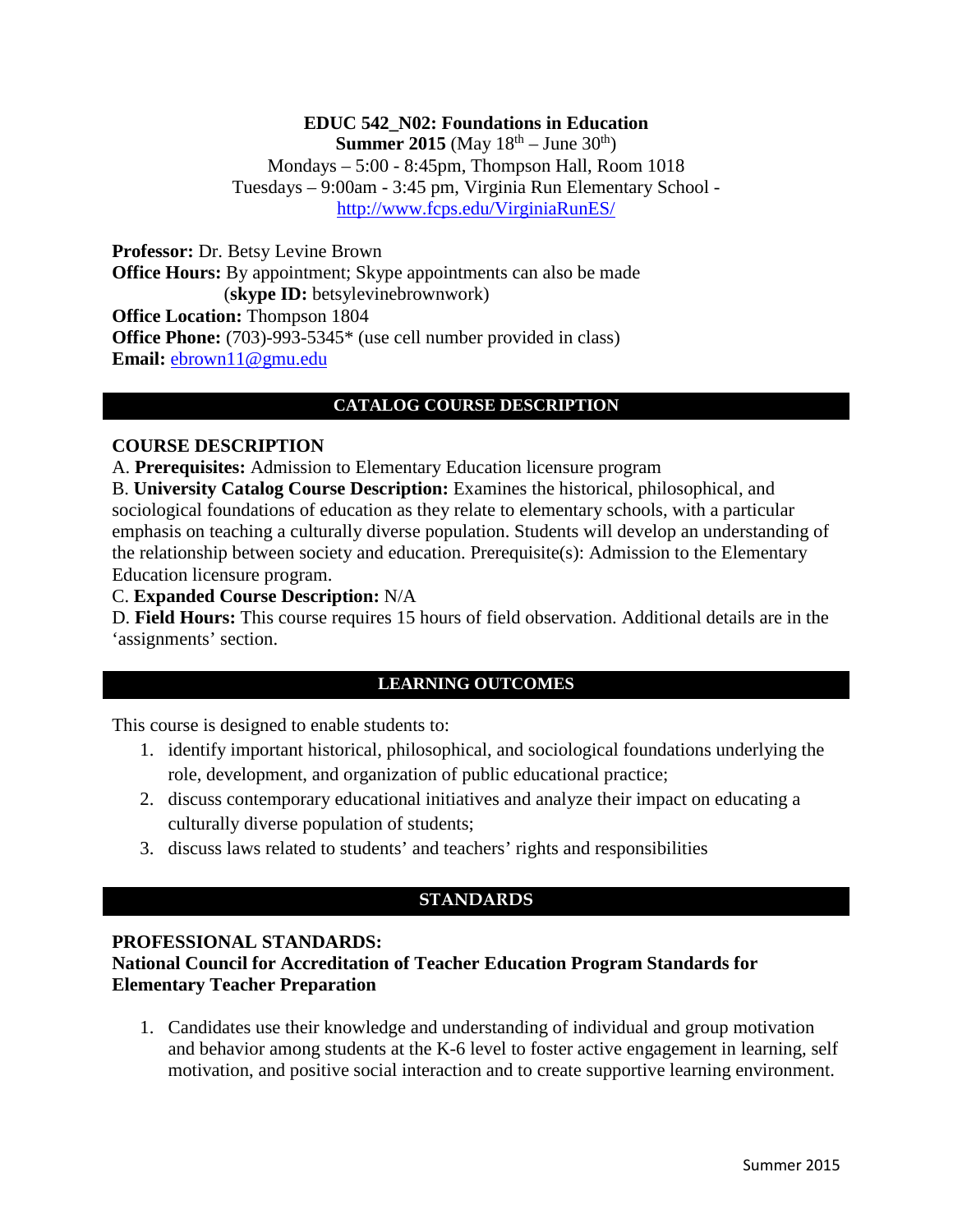- 2. Candidates use their knowledge and understanding of effective verbal, nonverbal, and media communication techniques to foster active inquiry, collaboration, and supportive interaction in the elementary classroom.
- 3. Candidates understand practices and behaviors that identify and develop the competence of a professional career teacher.

### **Association of Childhood Education International Standards**

- **1.2 Adaptation to diverse students**: Candidates understand how elementary students differ in their development and approaches to learning, and create instructional opportunities that are adapted to diverse students.
- **5.1 Professional growth, reflections, and evaluation**: Candidates are aware of and reflect on their practice in light of research on teaching, professional ethics, and resources available for professional learning; they continually evaluate the effects of their professional decisions and actions on students, families, and other professionals in the learning community and actively seek out opportunities to grow professionally.

## **InTASC Standards**

**Standard 2:** The teacher uses understanding of individual differences and diverse cultures and communities to ensure inclusive learning environments that enable each learner to meet high standards.

**Standard 9:** The teacher engages in ongoing professional learning and uses evidence to continually evaluate his/her practice, particularly the effects of his/her choices and actions on others (learners, families, other professionals, and the community), and adapts practice to meet the needs of each learner.

# **8 VAC 20-25-30. Technology standards**

- A. Instructional personnel shall be able to demonstrate effective use of a computer system and utilize computer software.
- B. Instructional personnel shall be able to apply knowledge of terms associated with educational computing and technology.
- C. Instructional personnel shall be able to apply computer productivity tools for professional use.
- D. Instructional personnel shall be able to use electronic technologies to access and exchange information.

# **UNIVERSITY EXPECTATIONS, RESOURCES AND POLICIES**

- 1) Students must adhere to the guidelines of the George Mason University Honor Code [See [http://academicintegrity.gmu.edu/honorcode/\]](http://academicintegrity.gmu.edu/honorcode/).
- 2) Students must follow the university policy for Responsible Use of Computing [See [http://universitypolicy.gmu.edu/1301gen.html\]](http://universitypolicy.gmu.edu/1301gen.html).
- 3) Students are responsible for the content of university communications sent to their George Mason University email account and are required to activate their account and check It regularly. All communication from the university, college, school, and program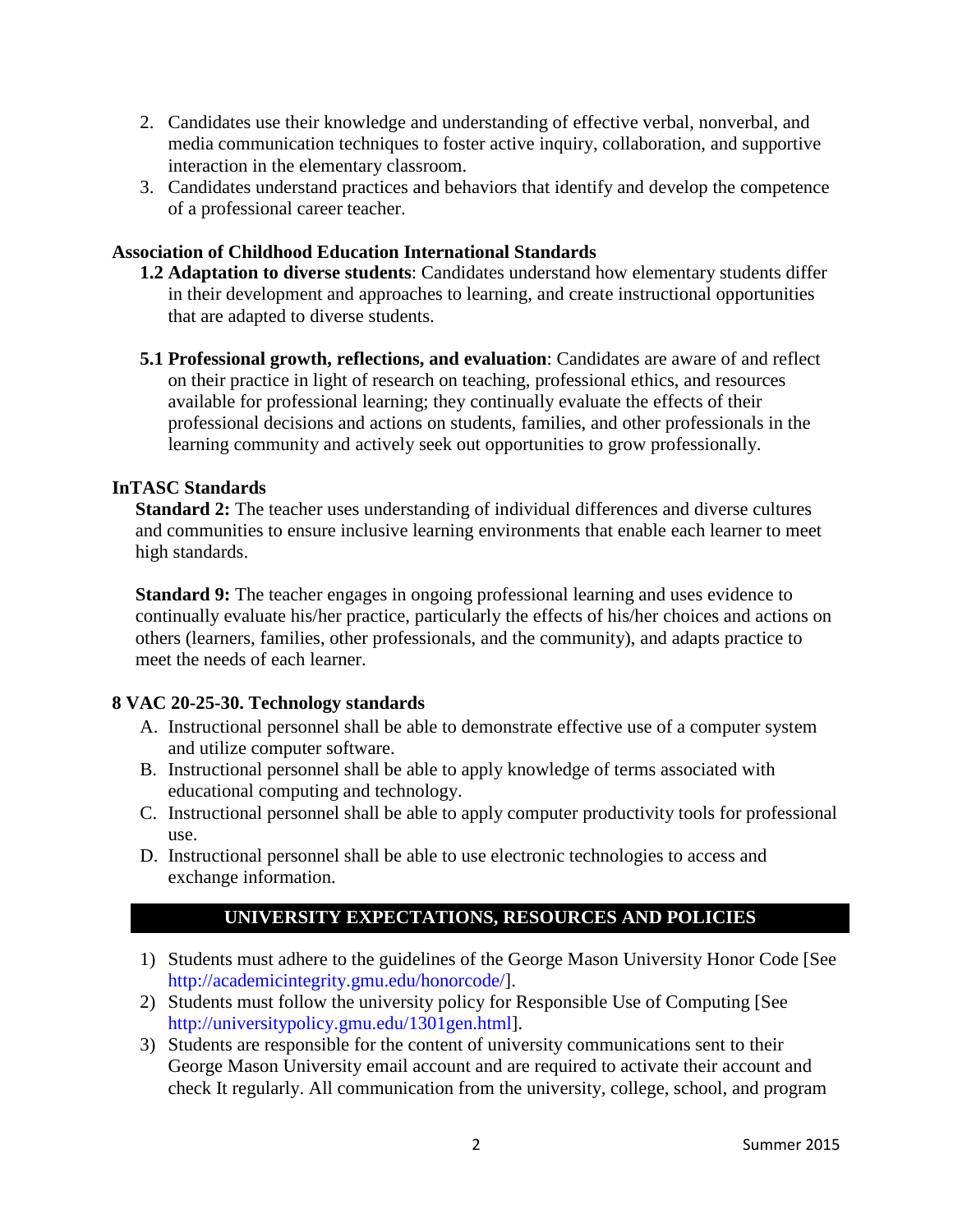will be sent to students solely through their Mason email account.

- 4) The George Mason University Counseling and Psychological Services (CAPS) staff consists of professional counseling and clinical psychologists, social workers, and counselors who offer a wide range of services (e.g., individual and group counseling, workshops and outreach programs) to enhance students' personal experience and academic performance [See [http://caps.gmu.edu/\]](http://caps.gmu.edu/).
- 5) Students with disabilities who seek accommodations in a course must be registered with the George Mason University Office of Disability Services (ODS) and inform their instructor, in writing, at the beginning of the semester [See [http://ods.gmu.edu/\]](http://ods.gmu.edu/).
- 6) Students must follow the university policy stating that all sound emitting devices shall be turned off during class unless otherwise authorized by the instructor.
- 7) The George Mason University Writing Center staff provides a variety of resources and services (e.g., tutoring, workshops, writing guides, handbooks) intended to support students as they work to construct and share knowledge through writing [See [http://writingcenter.gmu.edu/\]](http://writingcenter.gmu.edu/).
- 8) Students are expected to exhibit professional behaviors and dispositions at all times. [http://cehd.gmu.edu/assets/docs/forms/secondary\\_ed/sec\\_ed\\_handbook.pdf](http://cehd.gmu.edu/assets/docs/forms/secondary_ed/sec_ed_handbook.pdf)
- 9) Core Values Commitment The C ollege of E ducation of The C ollege of E ducation of The C ollege of E ducation of The C ollege of E ducation of The C ollege of E ducation of The C ollege of E ducation of The C ollege of committed to collaboration, ethical leadership, innovation, research-based practice, and social justice. Students are expected to adhere to these principles. <http://cehd.gmu.edu/values/>

## **EMERGENCY PROCEDURES**

You are encouraged to sign up for emergency alerts by visiting the website [https://alert.gmu.edu.](https://alert.gmu.edu/) There are emergency posters in each classroom explaining what to do in the event of crises. Further information about emergency procedures exists on <http://gmu.edu/service/cert>

#### **IMPORTANT INFORMATION FOR LICENSURE COMPLETION**

Beginning with Spring 2015 internships, all official and passing test scores must be submitted and in the Mason system (i.e. Banner/PatriotWeb) by the internship application deadline. Allow a minimum of six weeks for official test scores to arrive at Mason. Testing too close to the application deadline means scores will not arrive in time and the internship application will not be accepted.

*Required tests:* Praxis Core Academic Skills for Educators Tests (or qualifying substitute) VCLA RVE Praxis II (Content Knowledge exam in your specific endorsement area)

For details, please check<http://cehd.gmu.edu/teacher/test/>

#### *Endorsements:*

Please note that ALL endorsement coursework must be completed, with all transcripts submitted and approved by the CEHD Endorsement Office, prior to the internship application deadline.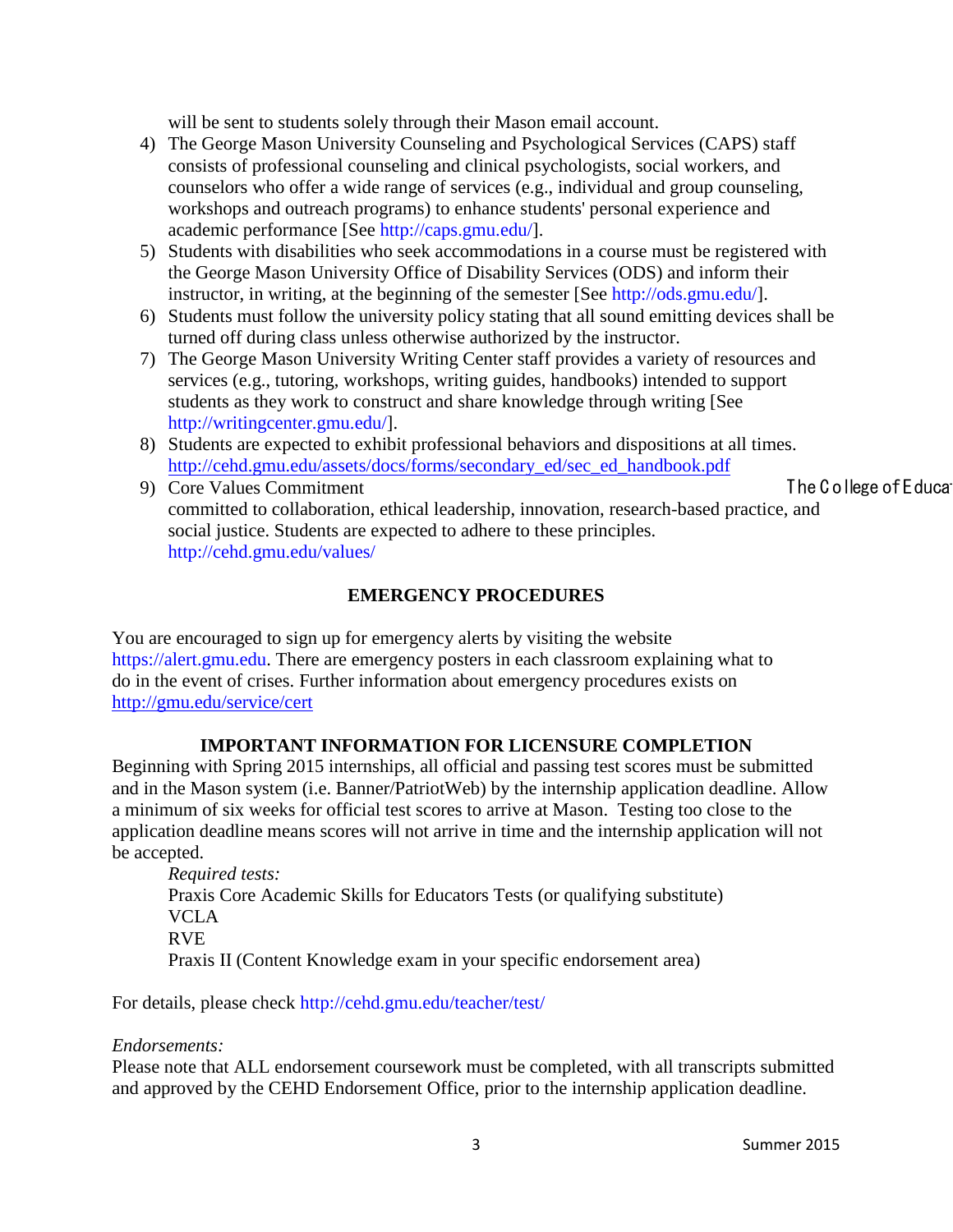Since the internship application must be submitted in the semester prior to the actual internship, please make an appointment to meet with the Endorsement Specialist and plan the completion of your Endorsements accordingly.

#### *CPR/AED/First Aid:*

Beginning with spring 2015 internships, verification that the Emergency First Aid, CPR, and Use of AED Certification or Training requirement must be submitted and in the Mason system (i.e. Banner/PatriotWeb) by the application deadline. Students must submit one of the "acceptable evidence" documents listed at<http://cehd.gmu.edu/teacher/emergency-first-aid> to CEHD Student and Academic Affairs. In order to have the requirement reflected as met in the Mason system, documents can be scanned/e-mailed to [CEHDacad@gmu.edu](mailto:cehdacad@gmu.edu) or dropped-off in Thompson Hall, Suite 2300.

#### *Background Checks/Fingerprints:*

All local school systems require students to complete a criminal background check through their human resources office (not through George Mason University) prior to beginning field hours and internship. Detailed instructions on the process will be sent to the student from either the school system or Mason. Students are strongly advised to disclose any/all legal incidents that may appear on their records. The consequence of failing to do so, whether or not such incidents resulted in conviction, is termination of the field hours or internship.

*Please Note: Your G-Number must be clearly noted (visible and legible) on the face of the document(s) that you submit.*

*Application Deadlines:*

The internship application can be downloaded at [http://cehd.gmu.edu/teacher/internships-field](http://cehd.gmu.edu/teacher/internships-field-experience)[experience.](http://cehd.gmu.edu/teacher/internships-field-experience)

Spring internship application: Traditional semester long internship: September 15

#### Fall internship application:

Traditional semester long internship: February 15 Year Long Internship: April 1 (All testing deadline are August 1 immediately proceeding the fall start; RVE deadline is December 1)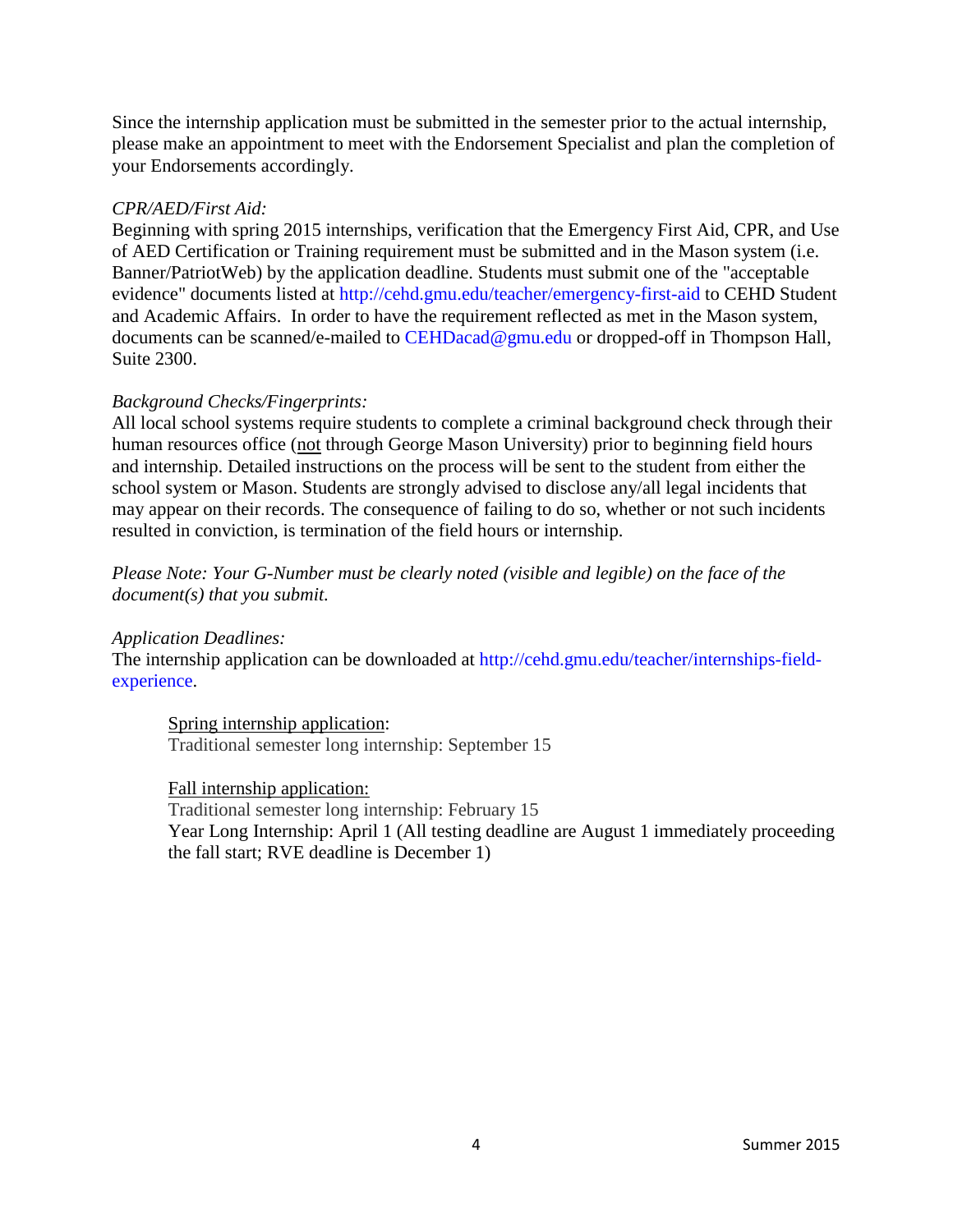

For additional information on the College of Education and Human Development, Graduate School of Education, please visit our website [See [http://gse.gmu.edu/\]](http://gse.gmu.edu/).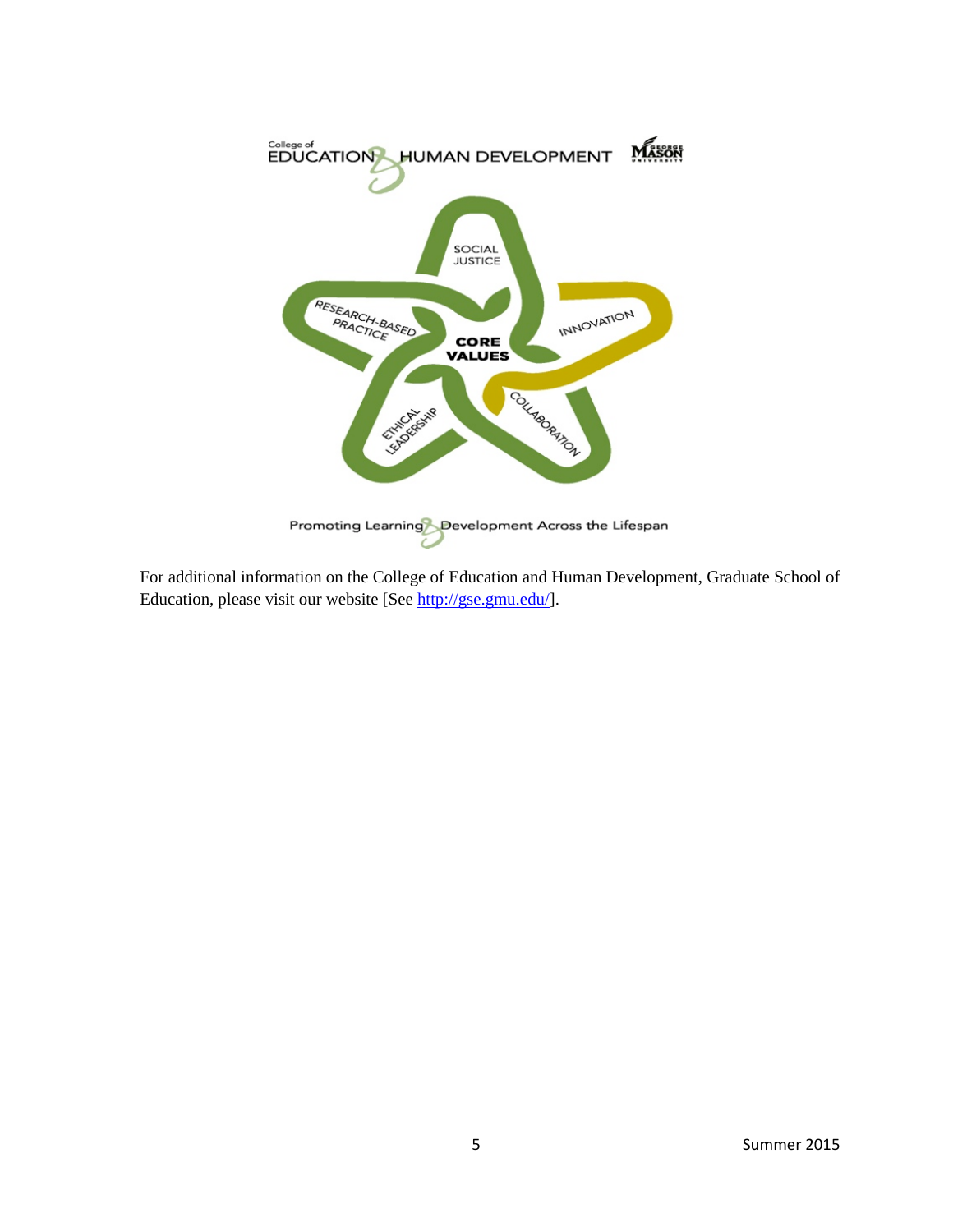# **NATURE OF COURSE DELIVERY**

This course is structured to use multiple instructional formats. We will engage in face-to-face class sessions as well as several online discussions and activities. Face-to-face class sessions will include small/large group discussions and tasks, lecture, and student led activities. **These courses require 15 hours of field experience.** 

# **COURSE TEXT**

#### **REQUIRED TEXTS:**

Kozol, J. (2005). *The shame of the nation: The restoration of apartheid schooling in America*. New York: Broadway Publishing.

Gorski, P. C. & Zenkov, K. (2014). The big lies of school reform: Finding better solutions for the future of public education.

Virginia's Standards of Learning for K-6 [\(http://www.pen.k12.va.us\)](http://www.pen.k12.va.us/)

Additional selected readings will be posted on Blackboard.

You can purchase the book(s) at the bookstore or online (i.e., Amazon). In addition to the textbook, supplementary readings are uploaded as PDF files on our Blackboard site. [*Please note: You are expected to take responsibility for obtaining copies of all required reading in time to prepare for class each week.*]

This course uses Blackboard provided through the University. To access our Blackboard site, please use Mozilla Firefox (a free downloadable browser that is most compatible with the Blackboard software). Then go to mymasonportal.gmu.edu and log on using your GMU ID and password. For help logging onto Blackboard, contact Teaching and Learning with Technology [see [http://itusupport.gmu.edu](http://itusupport.gmu.edu/) or call 703-993-8870]. **The instructor cannot assist you with log-on problems.**

# **COURSE ASSIGNMENTS & EVALUATIONS**

#### **1. Assignment Descriptions**

*Weekly*

*a.* **Attendance and Participation** (5 points per week/**25 points total**)

This course operates with the assumption that knowledge is socially constructed and the most meaningful learning opportunities are those where you have the opportunity to offer and explore diverse perspectives with peers. To do this **it is expected that you attend all scheduled classes and asynchronous/synchronous online meetings** outlined within the syllabus. This is especially important given the short timeframe of these courses. Absence from class to observe a religious holiday, to serve jury duty, or to participate in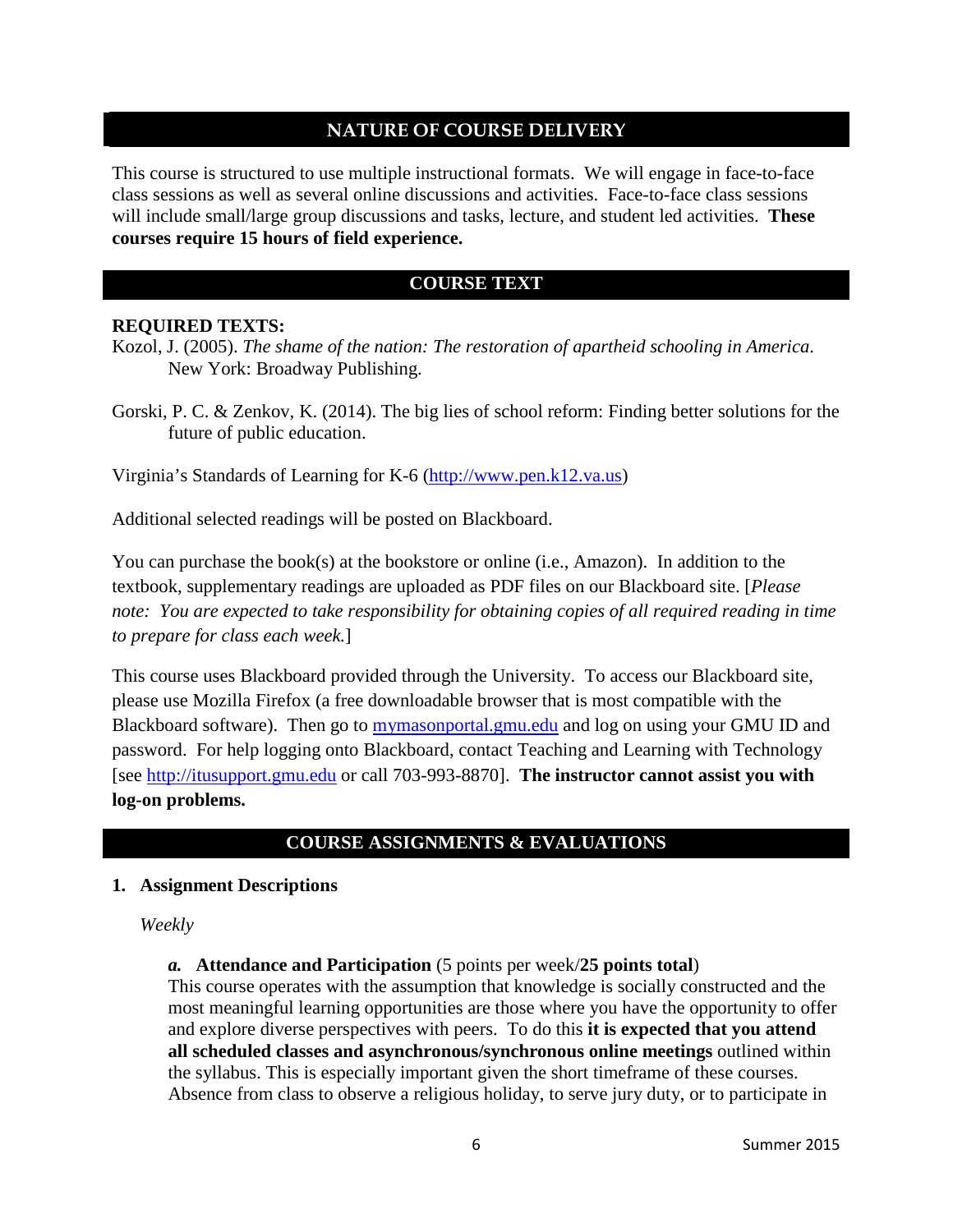required military service, and medical emergencies are exceptions to the above policy. If you anticipate being absent for any of these reasons, please make arrangements at least 48 hours in advance. In addition, **you are expected to be on time to class** each week unless advance notice has been provided to the instructor.

## *b. Literature Circle (5 points per week /25 points total)*

There is a good deal of reading in these courses, and it is your responsibility to read the assigned book and article selections every week. Just completing the readings is not enough to maximize your learning opportunities. Therefore, we will use literature circles to frame our weekly discussions of the readings. Each week, you will assume one of the literature circle roles (on BB) and record your responses accordingly in your literature circle journal. You should bring your journal to class each week, as these will be used in class to guide your literature circle discussions. Your grade will be based on both a peer and self-evaluation of 1) your weekly completion of your literature circle role and 2) your engagement in the group discussion.

## *c. Exit Tickets (1 points per week/5 points total)*

At the end of each class, you will complete an exit ticket that details how your meaning making for the course content and your application of the course content to your fieldbased observations changed/evolved given our readings/discussions. This serves as a type of "exit card" to help you process your immediate learning and to provide me insight into your developing understanding and perspective. It is expected that your response is brief but that you connect your response to class discussion and the readings.

#### *Over the Summer Session*

# *d. Educational History (15 points)*

We know from the research literature that your prior school experiences as a student (aka-your apprenticeship of observation-Lortie, 1974) wield incredible influence on your views of teaching and learning. Therefore, it is essential that we explore your K-12 school experiences so that you are aware of the pre-existing perceptions that you bring to teacher preparation. Your Educational History should be 1-2 single spaced pages in length and should be an introspective summary/reflection on your memories of teaching/learning in

- Elementary school
- Middle school
- High School
- College

# *e. Current Events/Instructional Strategy Presentations (15 points)*

In small groups, you will select an additional resource (eg-current events news story, video clip, scholarly reading) to share with the class. The resource should relate to the questions guiding the course for the week the small group has been assigned. Groups should select a resource that they consider a 'must read' related to the topic. Links to the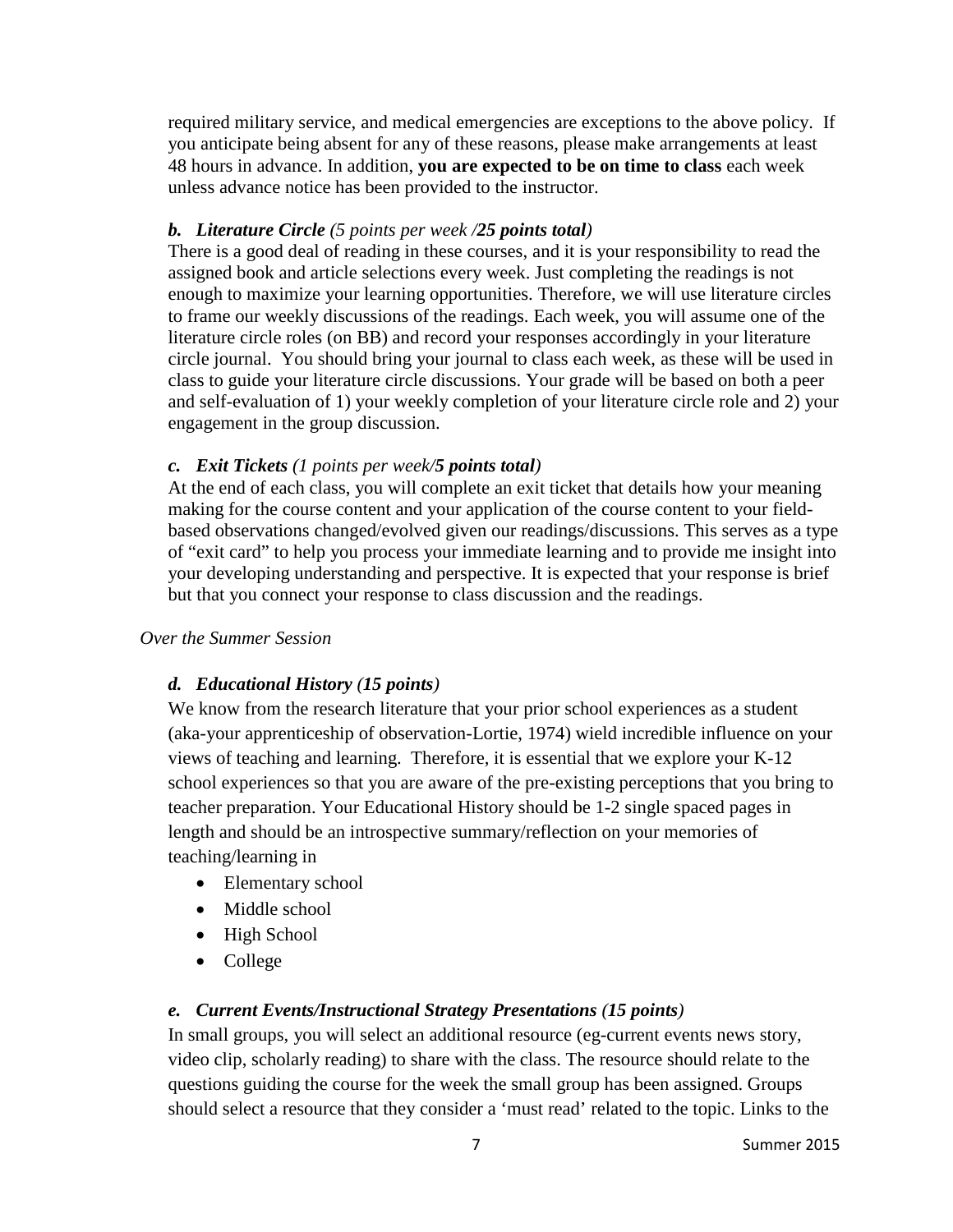resource should be posted to Blackboard 48 hours before class so that the other students and instructors can familiarize themselves with the issue.

The group will be allotted 20-30 minutes in class to facilitate a discussion/activity about the story. The group should use an instructional strategy that they might use in their future classrooms. The group will be responsible for a one-page handout summarizing the strategy they use to shape their discussion. Great resources for finding resources include (but are NOT limited to):

- New York Times U.S. Education Section: <http://www.nytimes.com/pages/education/index.html>
- Education Week:<http://www.edweek.org/ew/index.html>
- Bridging Differences (blog): [http://blogs.edweek.org/edweek/Bridging-](http://blogs.edweek.org/edweek/Bridging-Differences/)[Differences/](http://blogs.edweek.org/edweek/Bridging-Differences/)
- Washington Post Education Section: <http://www.washingtonpost.com/local/education>
- George Mason University Library:<http://library.gmu.edu/>
- What Kids Can Do: [www.whatkidscando.org](http://www.whatkidscando.org/)
- A Nation at Risk:<http://www.ed.gov/pubs/NatAtRisk/risk.html>
- The Nation's Report Card/National Assessment of Educational Progress: http://nces.ed.gov/nationsreportcard/
- National Center for Educational Statistics: http://nces.ed.gov/help/sitemap.asp
- TIMSS and PIRLS (The International Math and Science Study and International Literacy Study): http://www.timss.org/
- Best Evidence/School Reform Reports/School Models (Johns Hopkins University):<http://www.bestevidence.org/index.htm>

# *f. School Proposal (50 pts)* **-** PBA (Reflective Practitioner Paper)*:*

In order to become reflective practitioners in a multicultural school environment, candidates must reflect on a variety of professional issues that schools and teachers confront daily as well as the broader educational and social context. To this end, the candidates will analyze a current policy, mandate or initiative **relevant to Virginia Run Elementary School.** In this assignment, you will explore the following question: What are the tensions within efforts to reform public education and how do these debates shape Virginia Run Elementary School and your future actions as a teacher? **\*A detailed task description and rubric is attached.** 

| Course<br><i><b>Outcomes</b></i> | <i><b>Assignments</b></i> |               | <b>Total Points</b> | Due<br><b>Date</b> |
|----------------------------------|---------------------------|---------------|---------------------|--------------------|
| 1, 2, 3, 4,                      | Attendance and            | 5 points/week | 25 points           | Weekly             |
| 5, 6, 7, 8                       | Participation             |               |                     |                    |

# **2. Assignment Points and Grading**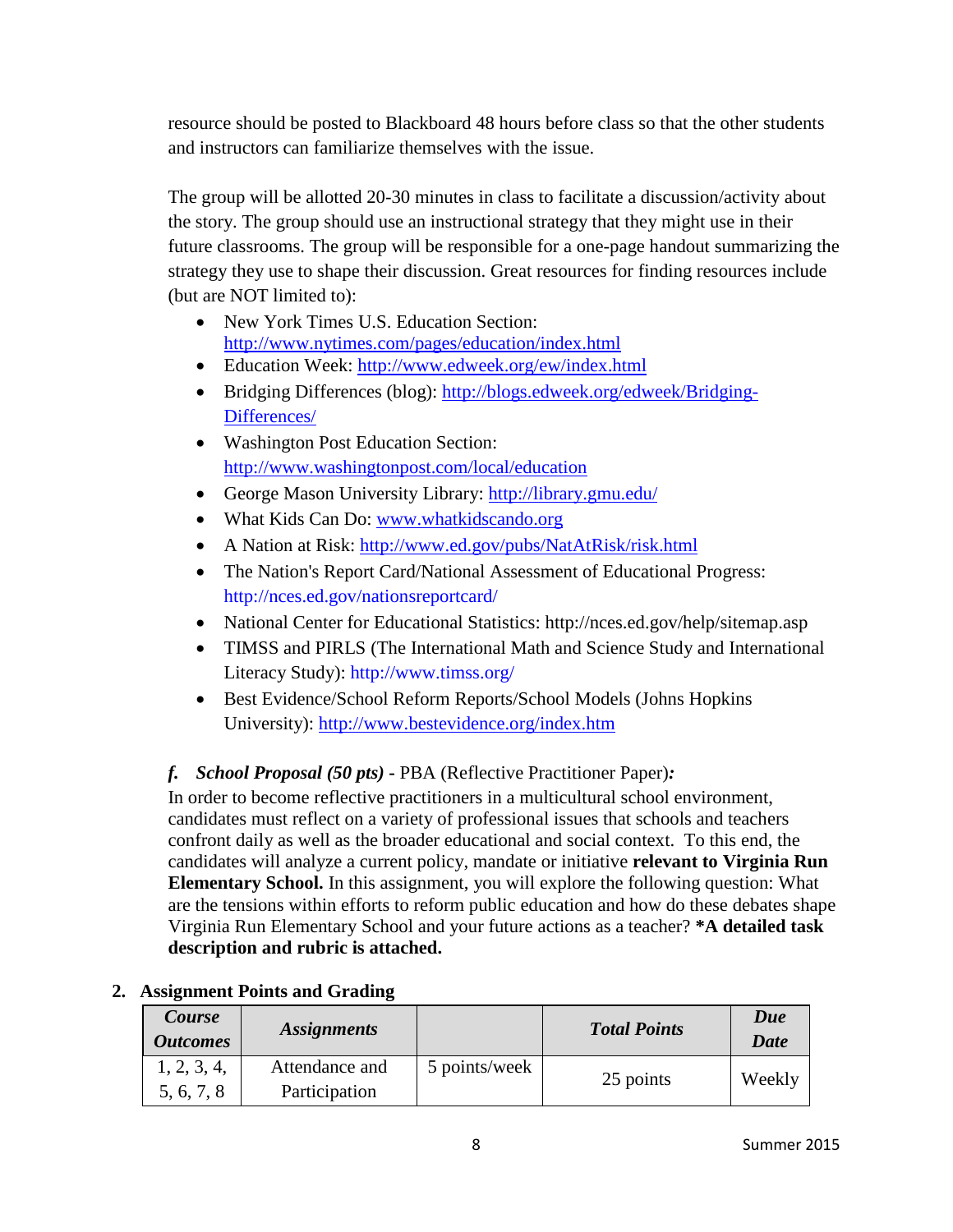| 1, 2, 3, 4,<br>5, 6, 7, 8 | <b>Literature Circles</b>                                    | 5 points/week | 25 points  | Weekly             |
|---------------------------|--------------------------------------------------------------|---------------|------------|--------------------|
| 1, 2, 3, 4,<br>5, 6, 7, 8 | <b>Exit Tickets</b>                                          | 1 points/week | 5 points   | Weekly             |
| 1                         | <b>Educational History</b>                                   |               | 20 points  | 5/25               |
| $\overline{2}$            | Current<br>Events/Instructional<br>Strategy<br>Presentations |               | 25 points  | 6/1<br>6/8<br>6/15 |
| 1, 2, 3                   | Reflective<br>Practitioner Paper*                            |               | 50 points  | 6/30               |
|                           |                                                              |               | 150 points |                    |

## **Grading Criteria (by points)**

| 145-150 | $A+$ | 120-123   | B-           |
|---------|------|-----------|--------------|
| 141-144 | А    | 115-119   | $C_{\pm}$    |
| 135-140 | А-   | 109-114   | $\mathbf{C}$ |
| 130-134 | $B+$ | Below 108 | F            |
| 124-129 | в    |           |              |

\* Although a B- is a satisfactory grade for a course, students must maintain a 3.00 average in their degree program and present a 3.00 GPA on the courses listed on the graduation application.

\*\*Remember: A course grade C or less requires that you retake the course.

# **Grading Policy**

All CEHD/CHSS undergraduate and graduate students are held to the university grading policies as described in the Academic Policies section of the current catalog, which can be accessed at [http://catalog.gmu.edu](http://catalog.gmu.edu/)

#### **Other Assignment Expectations**

- All written assignments **MUST** be double-spaced, 1" margins and black, 12-point font (Times New Roman, Calibri or Arial). APA format is required. If you do not have the APA Manual 6<sup>th</sup> edition, the OWL at Purdue is an excellent resource: [https://owl.english.purdue.edu/owl/resource/560/01/.](https://owl.english.purdue.edu/owl/resource/560/01/)
- All assignments are expected at the beginning of the assigned class. Unless prior arrangements have been made with me (*at least 48 hours in advance*), **late submissions will not be accepted** and will **result in a grade of 0** for that assignment.
- **Please Note:** The GMU Writing Center offers online support via email. They will provide feedback on your writing within one hour. Graduate and professional writing can be difficult; I encourage you to take advantage of this service. [http://writingcenter.gmu.edu/?page\\_id=177](http://writingcenter.gmu.edu/?page_id=177)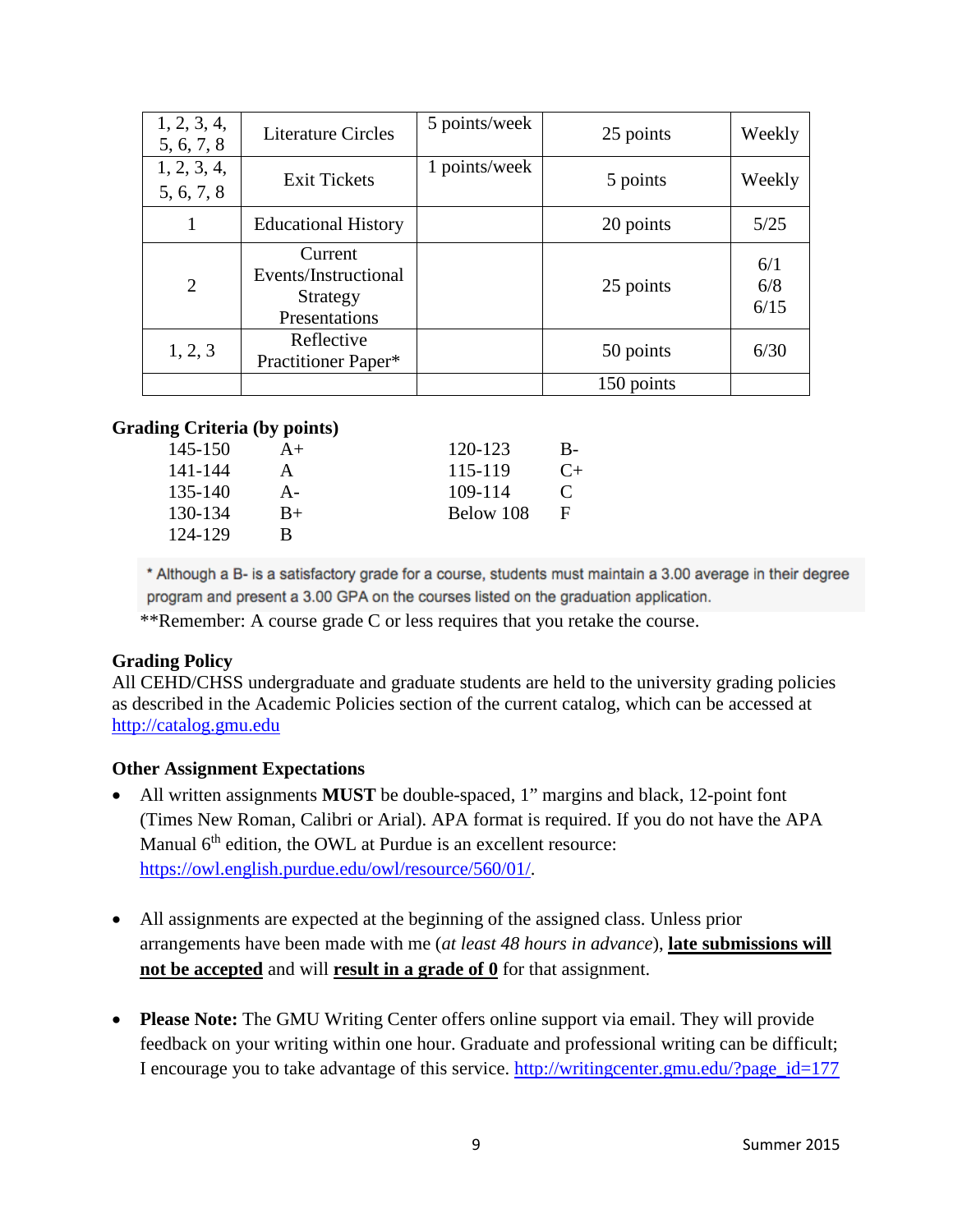• All assignments must be submitted to Blackboard on the due date stated within the syllabus and should be submitted at the beginning of class. The Student Proposal assignment must also be submitted to Taskstream. All assignments must be saved with your Last Name and Assignment Title (e.g., Brown\_School Proposal).

*Note: I reserve the right to add, alter, or omit any assignment as necessary during the course of the semester.*

## **3. Performance-based assessments (PBA\*)**

For the School Proposal assignment, you need to be upload that final product to Taskstream. The School Proposal document should be uploaded to the EDUC 542 Taskstream site.

## **TASKSTREAM REQUIREMENTS**

Every student registered for any Elementary Education course with a required performancebased assessment (designated as such in the syllabus) is required to submit this assessment (EDUC 542: *Reflective Practitioner Paper*) to TaskStream (regardless of whether a course is an elective, a onetime course or part of an undergraduate minor). Evaluation of your performancebased assessment will also be provided using TaskStream. Failure to submit the assessment to TaskStream will result in a the course instructor reporting the course grade as Incomplete(IN). Unless this grade is changed upon completion of the required TaskStream submission, the IN will convert to an F nine weeks into the following semester.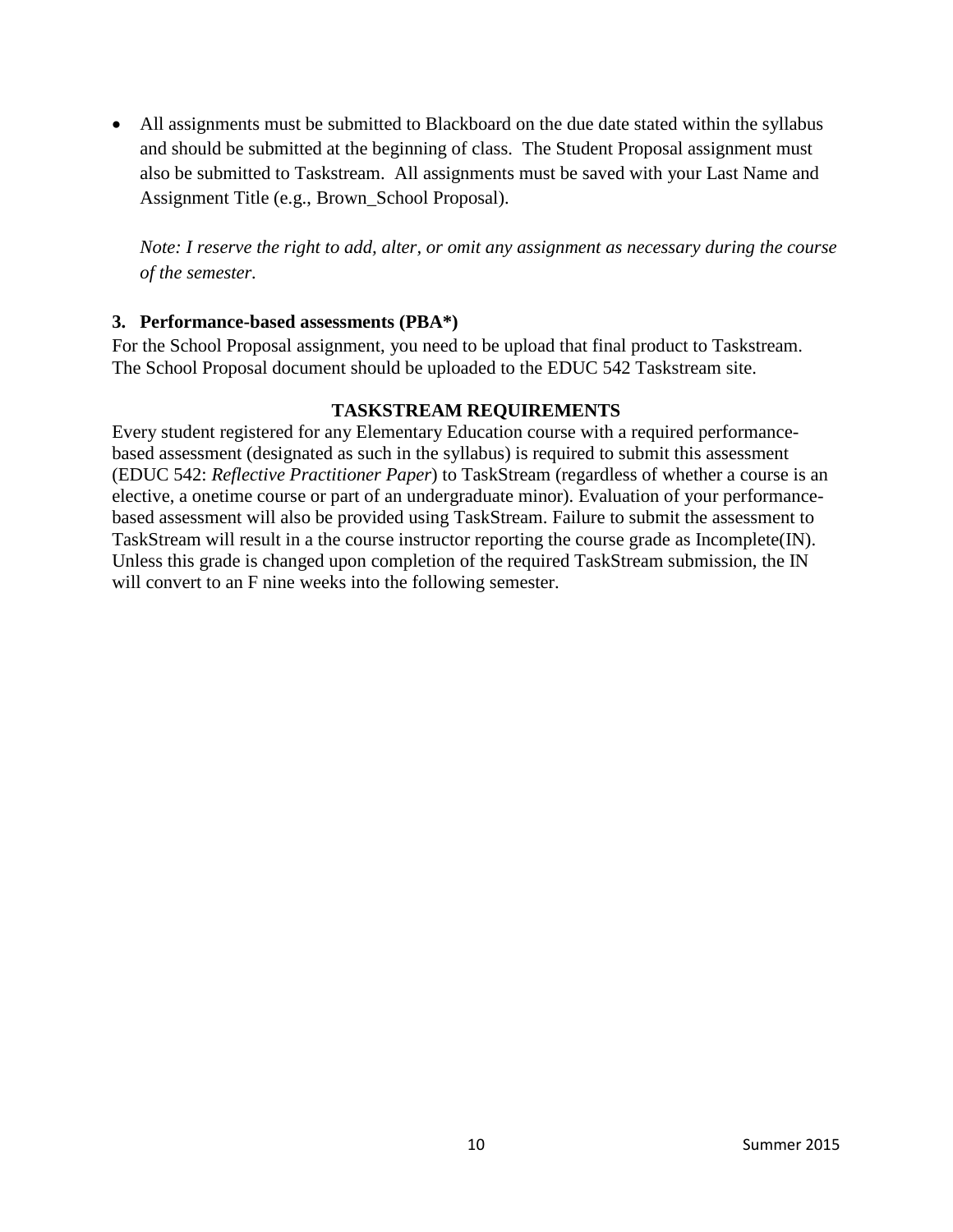# **TENTATIVE CLASS SCHEDULE:**

# *Note: Calendar is tentative and may be modified in line with course needs.*

| <b>Date</b> | <b>Guiding Questions/Topics</b>                                                                             | <b>Readings Due</b>                                                                                      | <b>Assignments Due</b>                                  |
|-------------|-------------------------------------------------------------------------------------------------------------|----------------------------------------------------------------------------------------------------------|---------------------------------------------------------|
|             |                                                                                                             | <b>Week One</b>                                                                                          |                                                         |
| May 18      | What does foundations of education<br>mean?<br>Who are we as individuals?<br>Who are we as future teachers? | Readings Uploaded to Blackboard<br>Willing to Be Disturbed (and emailed<br>to students)<br>Kozol, Ch. 2  | Read syllabus and assigned<br>readings                  |
|             | How do we organize to best serve our<br>students and our profession?                                        | Big Lies: Ch. 7                                                                                          |                                                         |
|             | How does educational psychology<br>pertain to my work as elementary<br>teachers?                            | Slavin Chapter 1 (p. 1-25)                                                                               |                                                         |
| May 19      | Why is the ecological model of<br>development relevant for schools,<br>teaching and student learning?       | Readings Uploaded to Blackboard<br>Toward A Conception of Culturally<br>Responsive Classroom             | Complete student information form<br><b>Exit Ticket</b> |
|             | What is culture? How may our<br>personal biases of culture influence<br>our teaching?                       | But That's Just Good Teaching! The<br>Case for Culturally Relevant Pedagogy<br>Family Engagement and the |                                                         |
|             | Who are our home-school partners?<br>What does it mean to engage families?                                  | Responsive Educator<br>Slavin Chapter 4 (p. 78-113)                                                      |                                                         |
| By May 24   |                                                                                                             |                                                                                                          | Literature circle discussion                            |
|             |                                                                                                             | <b>WEEK TWO</b>                                                                                          |                                                         |
| May 25      | Who are our students and how are they<br>different from/alike each other, us, and                           | Kozol, Ch. 3                                                                                             | <b>Educational history</b>                              |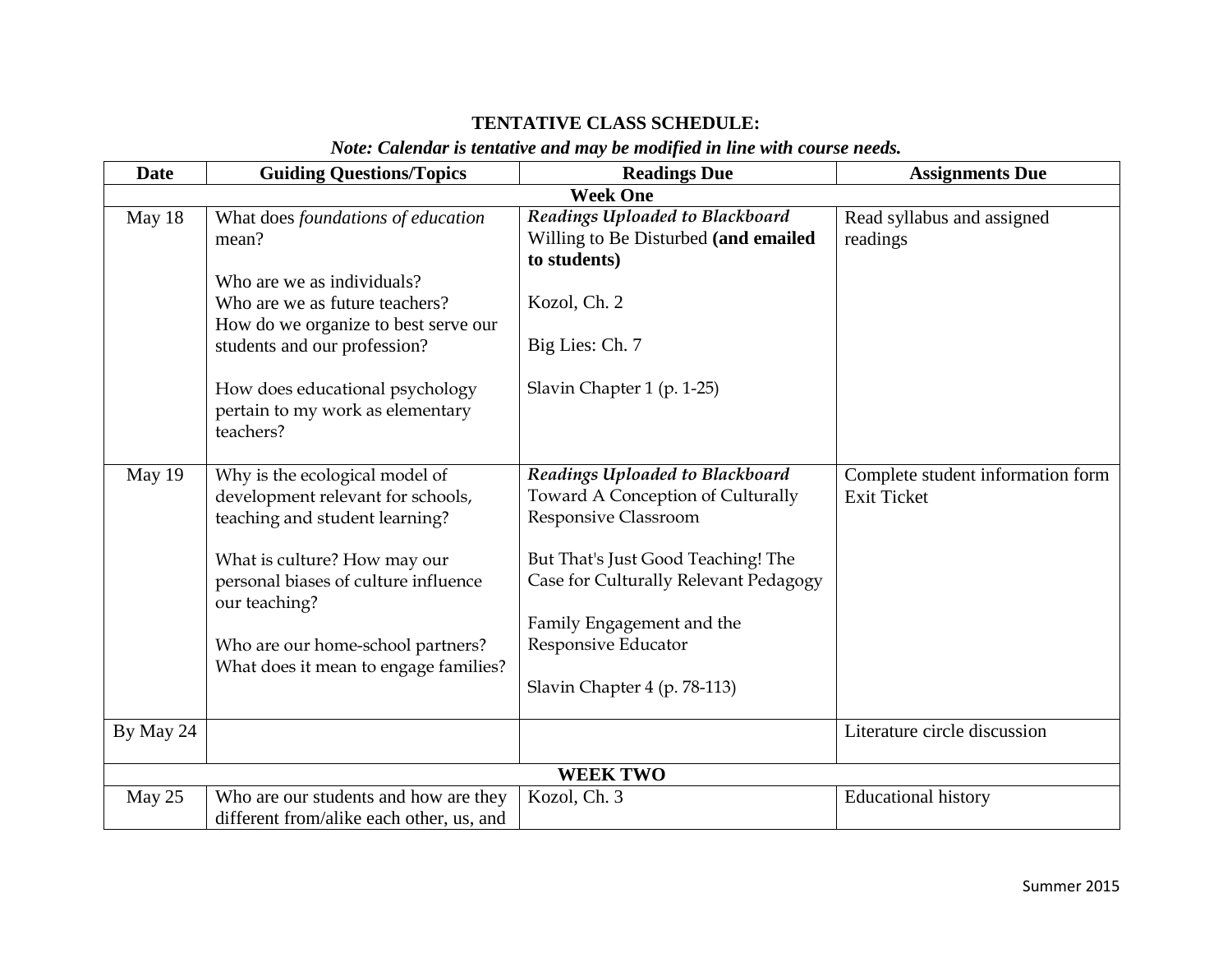|           | peers from decades past?<br>*Considering Race, Gender, and<br><b>Special Needs</b><br>*Global migration<br>*Poverty                                                                                                                                                                                                                       | Big Lies, Ch. 1                                                              | <b>Online Discusion Board Posts</b>              |
|-----------|-------------------------------------------------------------------------------------------------------------------------------------------------------------------------------------------------------------------------------------------------------------------------------------------------------------------------------------------|------------------------------------------------------------------------------|--------------------------------------------------|
| May 26    | <b>Introducing Virginia Run Elementary</b><br>School!<br>Where is the school located?<br>Who are the leaders?<br>Where does VRES stand regarding<br>community demographics,<br>Who are our students and how are they<br>different from/alike each other, us, and<br>peers from decades past?<br>For whom does school 'work'? Not<br>work? | Kozol, Ch. 4<br>Readings Uploaded to Blackboard<br><b>Making Rounds Work</b> | CE/IS Group 1 Presentation<br><b>Exit Ticket</b> |
| By May 30 |                                                                                                                                                                                                                                                                                                                                           |                                                                              | Literature circle discussion                     |
|           |                                                                                                                                                                                                                                                                                                                                           | <b>WEEK THREE</b>                                                            |                                                  |
| June 1    | How does the brain influence physical<br>development and learning?                                                                                                                                                                                                                                                                        | Slavin Chapter 6 (p. 142-181)                                                | CE/IS Group 2 Presentation                       |
|           | What theories of cognitive                                                                                                                                                                                                                                                                                                                | Slavin Chapter 2 (p. 28-51)                                                  |                                                  |
|           | development influence how we teach<br>elementary students?                                                                                                                                                                                                                                                                                | Kozol, Ch. 5                                                                 |                                                  |
|           |                                                                                                                                                                                                                                                                                                                                           | Big Lies, Ch. 10                                                             |                                                  |
|           | What are the purposes of school?<br>*Historical/political                                                                                                                                                                                                                                                                                 |                                                                              |                                                  |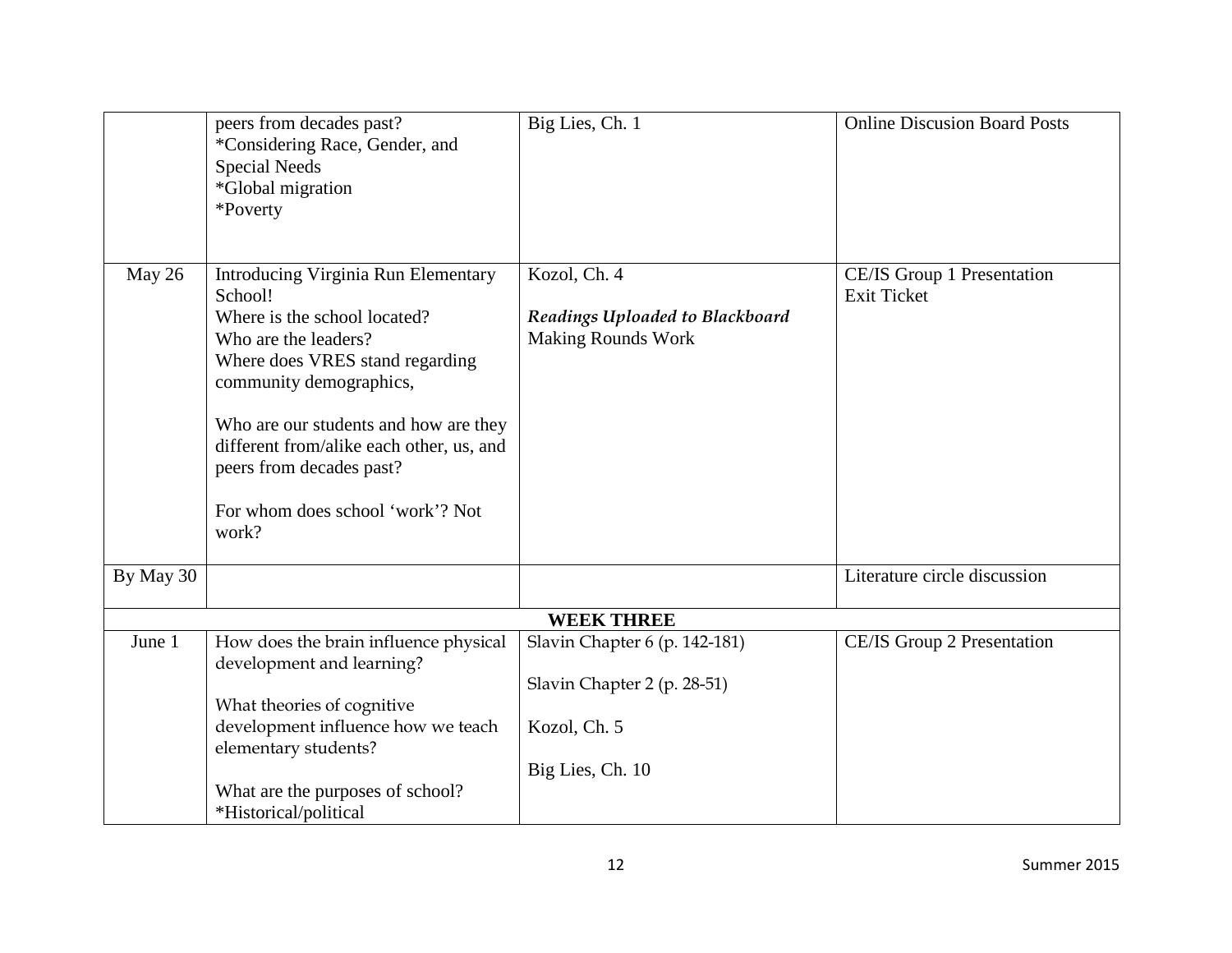|           | *Social                                                                           |                                       |                                   |
|-----------|-----------------------------------------------------------------------------------|---------------------------------------|-----------------------------------|
|           | *Economic                                                                         |                                       |                                   |
|           |                                                                                   |                                       |                                   |
| June 2    | What are the major federal, state, and<br>local policies impacting schools today? | Big Lies, Ch. 11                      | <b>Exit Ticket</b>                |
|           |                                                                                   | Kozol, Ch. 9                          |                                   |
|           | In what ways can you support the                                                  |                                       |                                   |
|           | developmental and cultural influences<br>of student learning within your          | Slavin Chapter 11 (p. 315-351)        |                                   |
|           | classroom environment?                                                            |                                       |                                   |
| By June 7 |                                                                                   |                                       | Literature circle task            |
|           |                                                                                   |                                       |                                   |
|           |                                                                                   | <b>WEEK FOUR</b>                      |                                   |
|           |                                                                                   |                                       |                                   |
|           |                                                                                   |                                       |                                   |
| June 8    | How should students be taught?                                                    | Bb Philosophies readings (one will be | <b>Community Mapping Activity</b> |
|           |                                                                                   | assigned - Readings Uploaded to       | CE/IS Group 3 Presentation        |
|           |                                                                                   | Blackboard):                          |                                   |
|           |                                                                                   |                                       |                                   |
|           |                                                                                   | Plato (idealism)<br>$\bullet$         |                                   |
|           |                                                                                   | Neill (existentialism)<br>$\bullet$   |                                   |
|           |                                                                                   | Noddings (care)<br>$\bullet$          |                                   |
|           |                                                                                   | Adler (perennialism)                  |                                   |
|           |                                                                                   | Montessori (constructivism)           |                                   |
|           |                                                                                   | Skinner (behaviorism)<br>$\bullet$    |                                   |
|           |                                                                                   | • Dewey (pragmatism)                  |                                   |
|           |                                                                                   | • Freire (critical pedagogy)          |                                   |
|           |                                                                                   | Big Lies, Ch. 12                      |                                   |
|           |                                                                                   | Kozol, Ch. 10                         |                                   |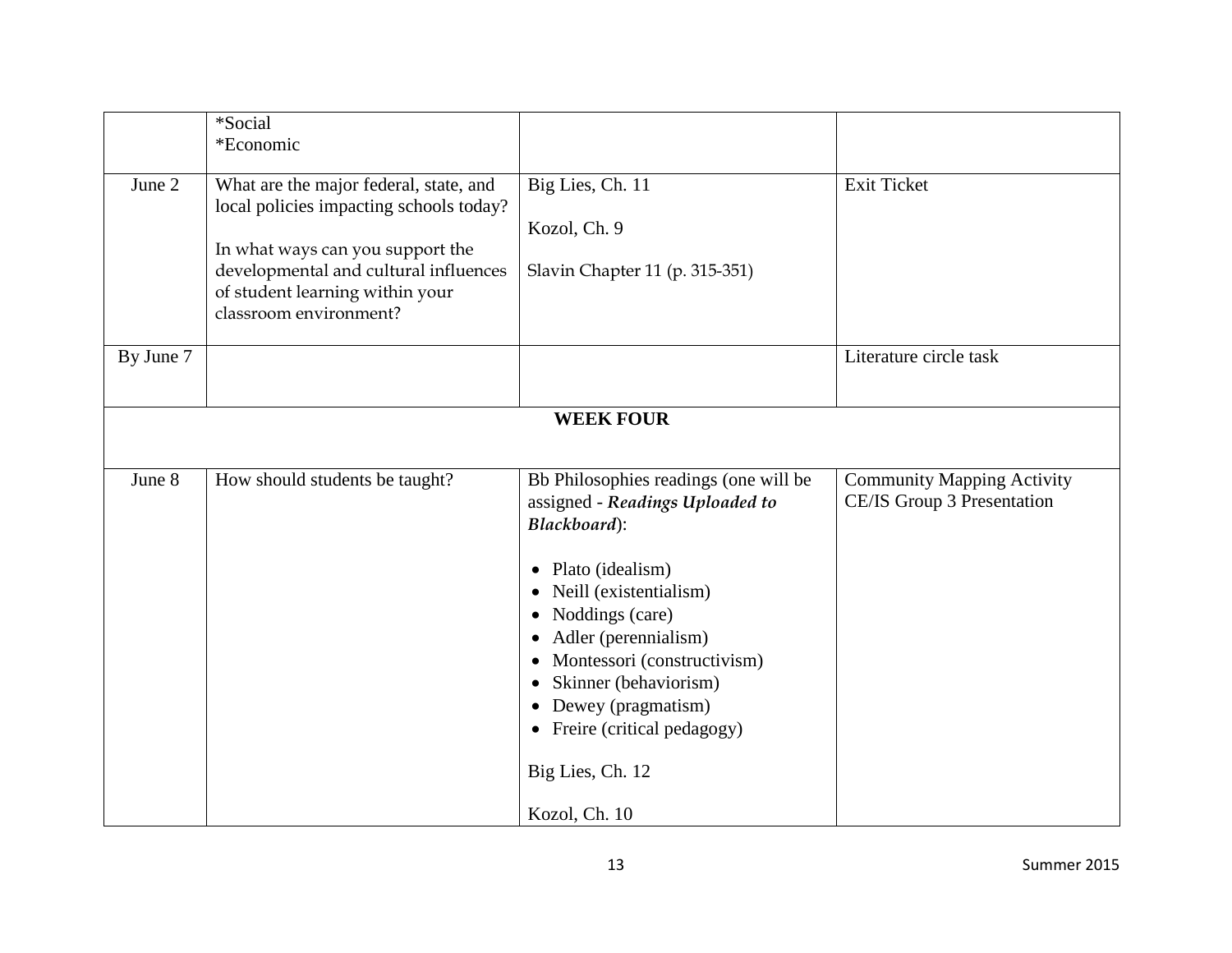| June 9     | How does social, emotional and moral<br>concepts (or affective development)                                                                                       | Slavin Chapter 3 (p. 52-77)                                                | <b>Exit Ticket</b>         |
|------------|-------------------------------------------------------------------------------------------------------------------------------------------------------------------|----------------------------------------------------------------------------|----------------------------|
|            | influence children's engagement and<br>learning in the classroom?                                                                                                 | Readings Uploaded to Blackboard<br>Multiple Intelligences in the Classroom |                            |
|            | How will you address your students'<br>multiple intelligences in the<br>classroom?                                                                                | Multiple Intelligence for Every<br>Classroom                               |                            |
| By June 14 |                                                                                                                                                                   |                                                                            | Literature circle task     |
|            |                                                                                                                                                                   | <b>WEEK FIVE</b>                                                           |                            |
|            |                                                                                                                                                                   |                                                                            |                            |
| June 15    | What is the best evidence of student<br>learning? Of teacher success?                                                                                             | Big Lies, Ch. 2 and 4                                                      | CE/IS Group 4 Presentation |
|            |                                                                                                                                                                   | Readings Uploaded to Blackboard                                            |                            |
|            | What are the most pressing issues with<br>which we must be concerned as future                                                                                    | Gay, CRT<br><b>Time for Teachers</b>                                       |                            |
|            | teachers?                                                                                                                                                         |                                                                            |                            |
| June 16    | How will you motivate your students?                                                                                                                              | Slavin Chapter 10 (p. 284-313)                                             | <b>Exit Ticket</b>         |
|            | With your knowledge of development<br>and how domains of development<br>influence learning, how will you<br>engage and educate learners with<br>exceptionalities? | Slavin Chapter 12 - (p. 352-393)                                           |                            |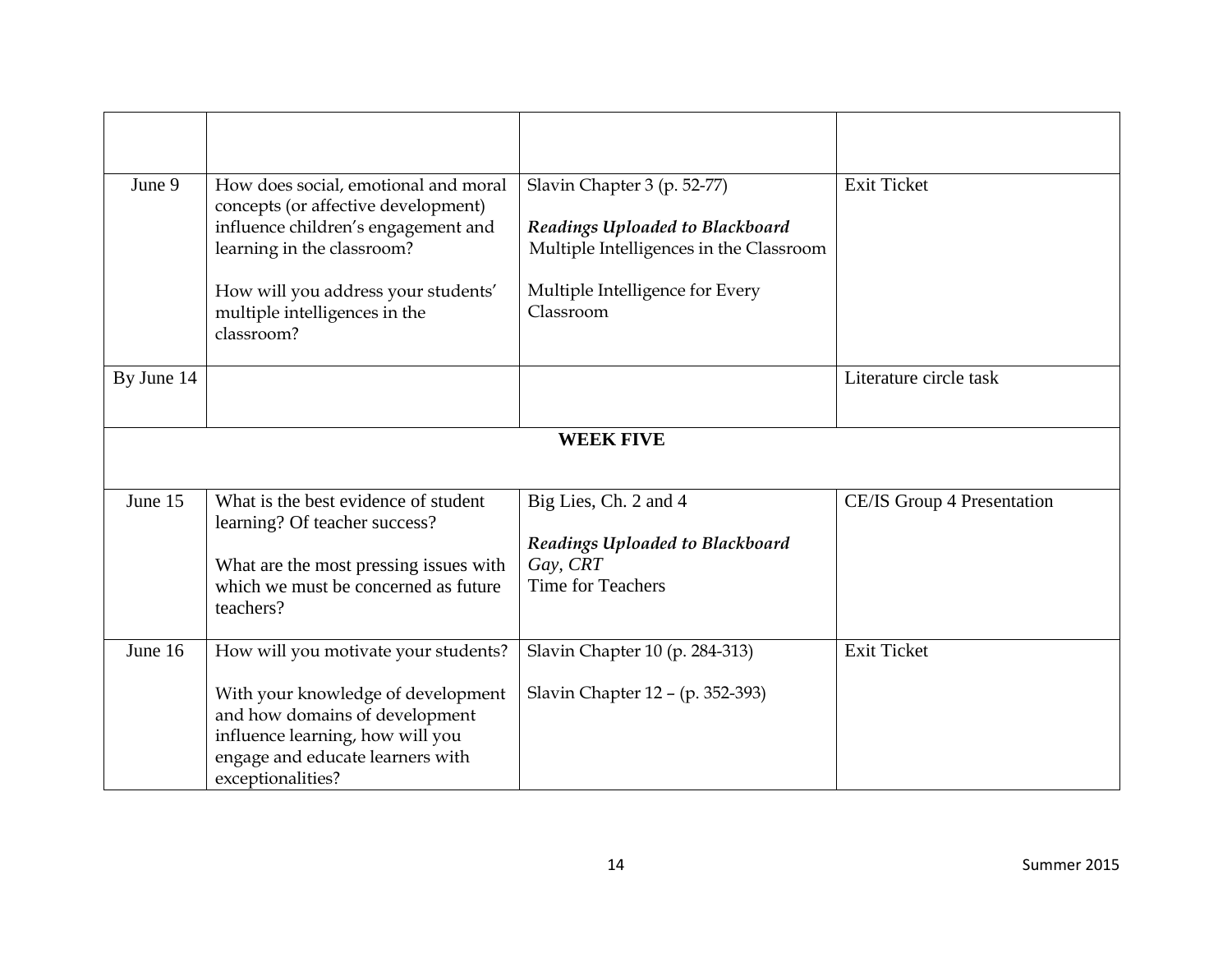| By June 20 |                   | Literature circle task         |
|------------|-------------------|--------------------------------|
|            |                   |                                |
|            | <b>WEEK SIX</b>   |                                |
|            |                   |                                |
| June 23    |                   | <b>Observation Reports due</b> |
|            |                   |                                |
|            | <b>WEEK SEVEN</b> |                                |
|            |                   |                                |
| June 30    |                   | School Proposal due            |
|            |                   |                                |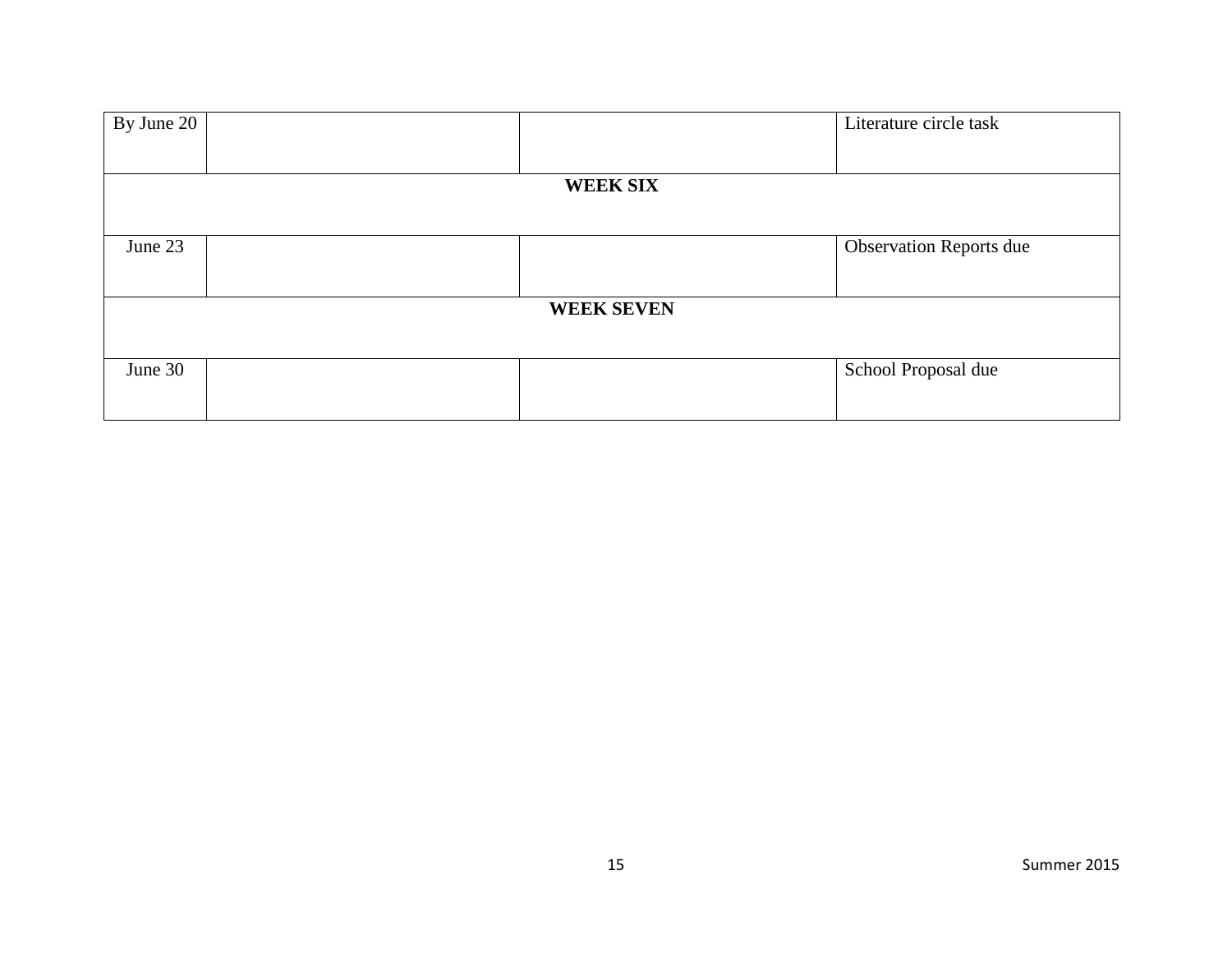## **School Proposal PBA: Reflective Practitioner Paper**

Given your knowledge of and experiences at Virginia Run Elementary School, consider the federal and state policies, district mandates and school initiatives that may support and/or hinder the school community, teachers and/or students. In this assignment, you expand your understanding of public education as a system that both strengthens and diminishes equity. Taken another way, you will explore the following question: What are the tensions within efforts to reform public education and how do these debates shape Virginia Run Elementary School and your future actions as a teacher? Follow the steps below to successfully write this scholarly paper.

- 1. Pick an educational initiative introduced through class (readings, discussion, materials).
- 2. Research who this initiative is designed to benefit (a group of students, teachers, or communities targeted by the initiative).
- 3. Find peer-reviewed research articles and review class readings that address the initiative and its impact (If you are not sure about whether a research journal is peer-reviewed consult with me). Take notes as you read.
- 4. Write your proposal. Include the following as headings so that you and the reader [your instructor and Virginia Run Elementary School faculty and staff] will know exactly where you are headed and whether you have addressed all of the content requirements.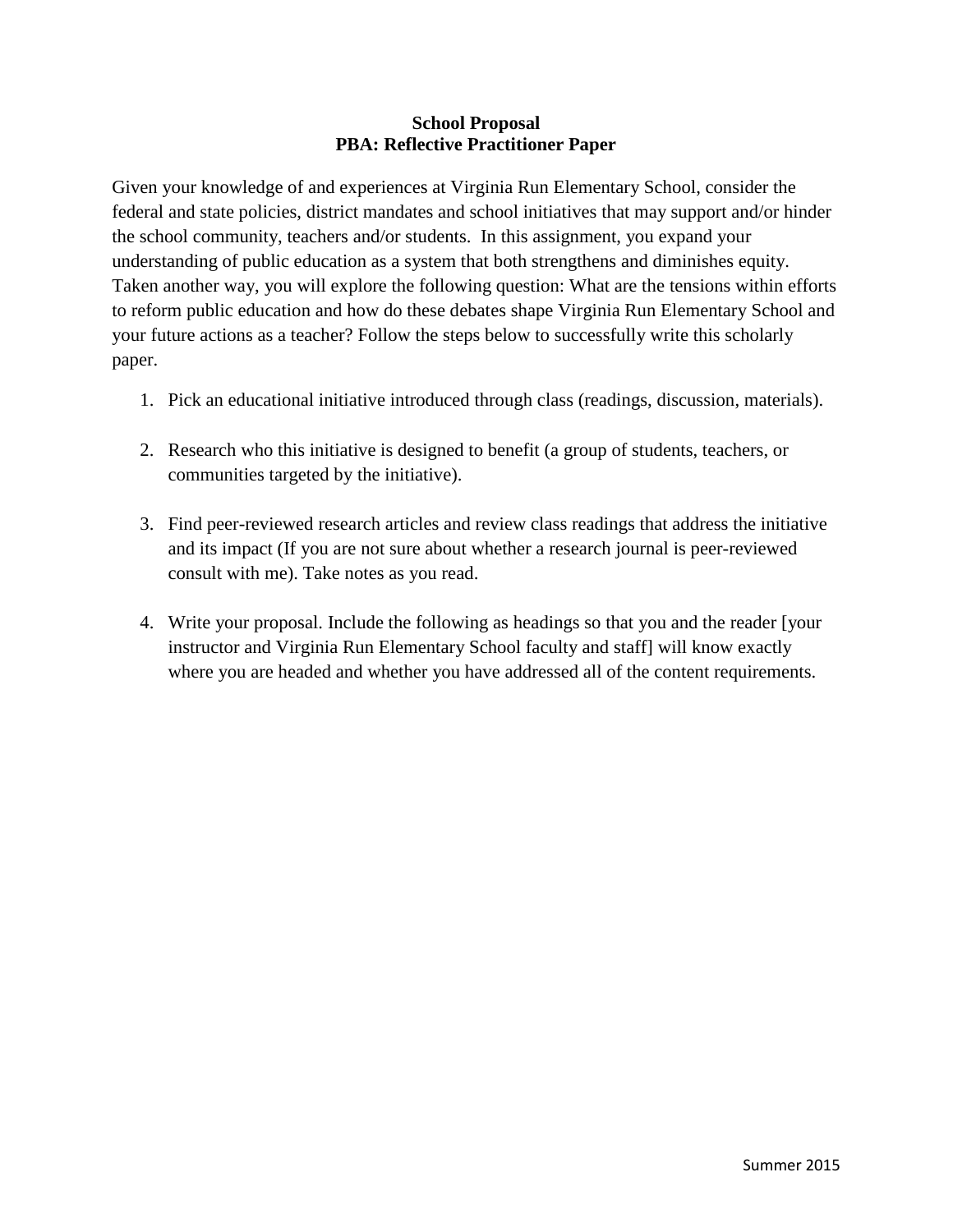# **Proposal Template PBA: Reflective Practitioner Paper**

**Introduction** (this is where you introduce your topic, establish its significance (hook), and give your reader an advance organizer for the paper)

# **Part One (The policy, mandate, initiative)**

- Description of the initiative that will meet some of needs of Virginia Run and its population
- Background and historical information of initiative
- Strengths of the initiative
- Weaknesses of/challenges to the initiative
- Implications for Virginia Run (What does this initiative mean for Virginia Run's school, teachers and/or students? *You will want to think about what is essential for the Virginia Run community to consider, know, and do within this initiative. Use your Community Map Activity from EDUC 543 for assistance here.*)

# **Part Two (Virginia Run Elementary School)**

- Detail the background of the school, the neighborhood and the student population (*Use your Community Map Activity from EDUC 543 for assistance here.*)
- Highlight how the initiative targets the ecology of Virginia Run Elementary School
	- o Discuss classroom/school implications for young learners in this population (How has this population of students historically experienced education? How do identity characteristics of this population intersect with characteristics of school?)
- Denote implications for the teachers such as yourself (compare/contrast your background) teaching this population of students (**You must first deconstruct and then describe relevant aspects of your identity. Then you must analyze how these pieces of your identity potentially intersect with teaching this student population. Use first person here to then generalize to a broader population of teachers like you.**)

# **Part Three (Conclusions)**

• Synthesize the relevance of this proposal (Based on what you have presented in your proposal, this is where you draw conclusions about the impact of the initiative on Virginia Run Elementary School. Who is benefitted and how? Who is disadvantaged and how? What does that mean for the group of students targeted by the initiative?)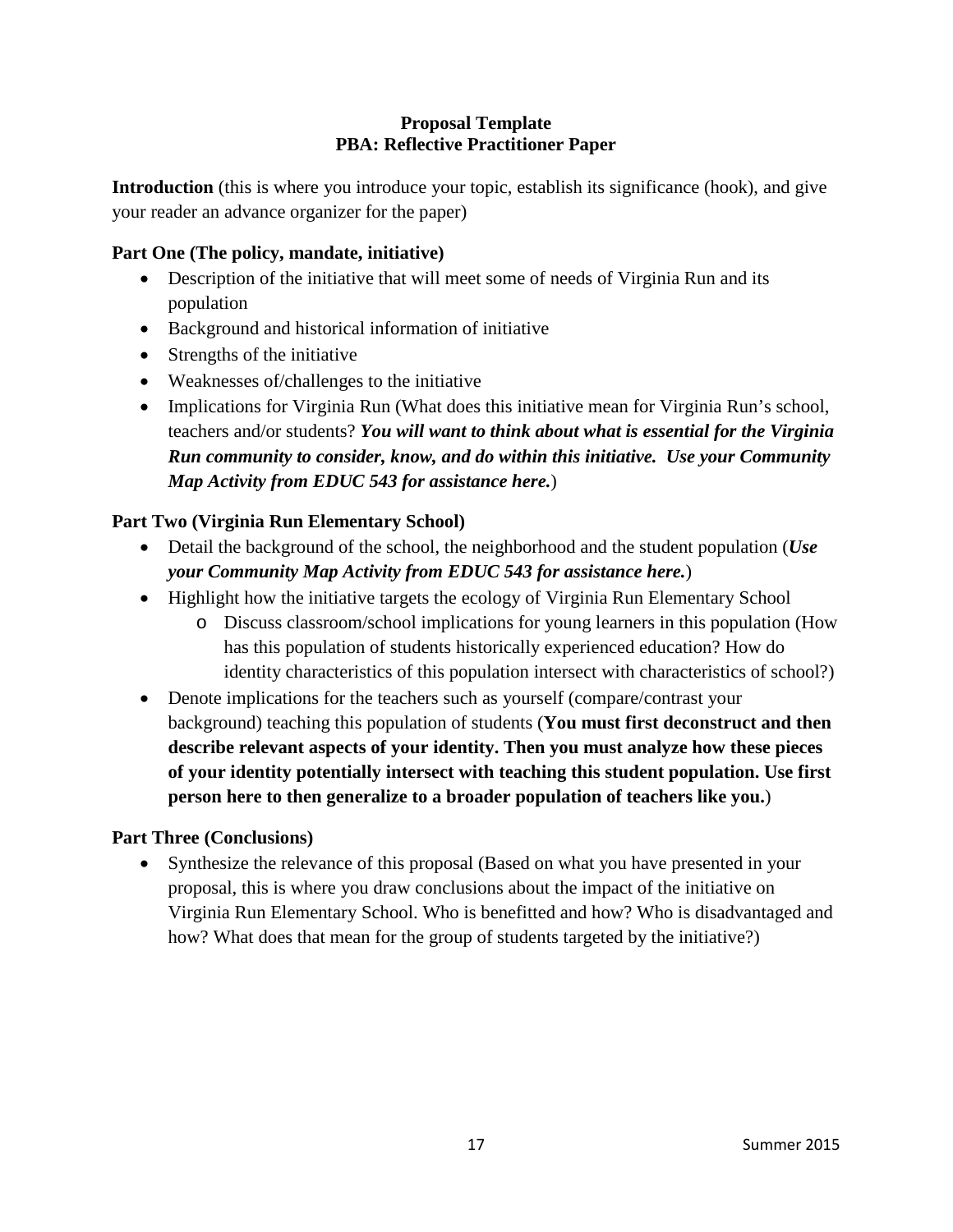# **Tips**

### **While you are writing the paper make sure that you are:**

- Integrating concepts from readings. You CANNOT make a claim without evidence to support it. That evidence comes from your readings and research. Each section needs multiple (2 or more different) sources. I will be looking for breadth and depth in your references.
- Integrating class discussions and integrating experiences and/or personal reflection (especially in Part 2: Implications for Virginia Run School and teachers, such as yourself.

# **Clarity of writing**

- It is logically organized
- Has an introduction that includes the goals/purpose of the paper (**Guide the readers!**)
- Has points representing strengths and weaknesses of the initiative
- Has smooth transitions between ideas
- Ends with a conclusion that restates the main points of the paper (without introducing new ideas) and draws conclusions about the initiative's outcomes on intended students
- Information is presented clearly within the page limits **(5-7 pages)**
- The paper has NO grammar or spelling errors. None!
- Read and re-read your writing before submitting
- If academic writing is difficult for you, ask a colleague or friend to review your work and provide feedback or visit the GMU Writing Center (see link above).

# APA format

- title page
- headings
- page numbers
- proper use of in-text citations and appropriately formatted reference list
- Do NOT use standalone quotes in your paper. See the "Citation Cheat Sheet" on blackboard for help with this.
- Do NOT include anything in your reference list that you do not cite in your paper.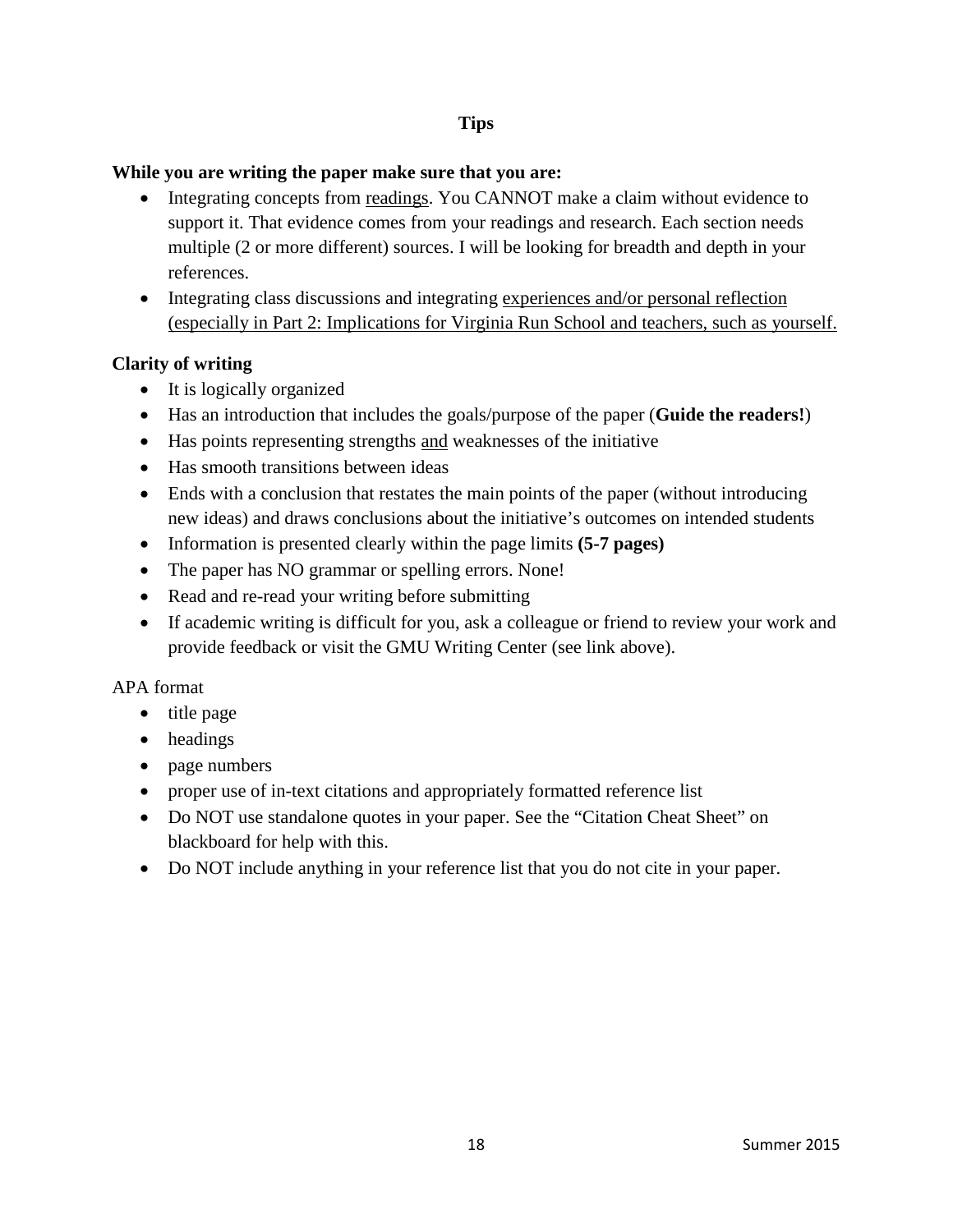| <b>SCHOOL PROPOSAL</b>                                                                                                | $\boldsymbol{4}$                                                                                                                                                                                   | $\overline{\mathbf{3}}$                                                                                                                                                                   | $\overline{2}$                                                                                                                                                  | $\mathbf{1}$                                                                                            |
|-----------------------------------------------------------------------------------------------------------------------|----------------------------------------------------------------------------------------------------------------------------------------------------------------------------------------------------|-------------------------------------------------------------------------------------------------------------------------------------------------------------------------------------------|-----------------------------------------------------------------------------------------------------------------------------------------------------------------|---------------------------------------------------------------------------------------------------------|
| <b>Reflective Practitioner</b>                                                                                        | <b>Exemplary</b>                                                                                                                                                                                   | <b>Maturing</b>                                                                                                                                                                           | <b>Developing</b>                                                                                                                                               | <b>Unsatisfactory</b>                                                                                   |
| <b>Rubric</b>                                                                                                         | (Met)                                                                                                                                                                                              | (Met)                                                                                                                                                                                     | (Not Met)                                                                                                                                                       | (Not Met)                                                                                               |
| <b>Description of the</b><br>education initiative<br><b>ACEI 5.1</b>                                                  | Presents<br>appropriate and<br>complete<br>description of the<br>education<br>initiative, and<br>includes multiple<br>and different<br>supporting<br>references<br>Presents                        | Presents<br>appropriate<br>description of the<br>education<br>initiative, but is<br>incomplete and/or<br>includes only some<br>supporting<br>references<br>Presents                       | Presents some<br>description of the<br>education<br>initiative, but is not<br>sufficient and/or<br>lacks supporting<br>references<br>Presents some              | Lacks description<br>of the education<br>initiative<br>Lacks significant                                |
| <b>Significant historical</b><br>background<br>information regarding<br>the education initiative<br><b>ACEI 5.1</b>   | appropriate and<br>complete<br>significant<br>historical and<br>background<br>information of the<br>education<br>initiative, and<br>includes multiple<br>and different<br>supporting<br>references | appropriate<br>significant<br>historical and<br>background<br>information on the<br>education<br>initiative, but is<br>incomplete and/or<br>include only some<br>supporting<br>references | significant<br>historical and<br>background<br>information on the<br>education<br>initiative, but is not<br>sufficient and/or<br>lacks supporting<br>references | historical and<br>background<br>information on the<br>education initiative                              |
| <b>Strengths and</b><br>weaknesses of the<br>education initiative<br><b>ACEI 5.1</b>                                  | Presents<br>appropriate and<br>complete<br>discussion of<br>strengths and<br>weaknesses of the<br>education<br>initiative, and<br>includes multiple<br>and different<br>references                 | Presents<br>appropriate<br>strengths and<br>weaknesses of the<br>education<br>initiative, but is<br>incomplete and/or<br>includes only some<br>supporting<br>references                   | Presents some<br>strengths and<br>weaknesses of the<br>education<br>initiative, but is not<br>sufficient and/or<br>lacks supporting<br>references               | Lacks strengths<br>and weaknesses of<br>the education<br>initiative                                     |
| <b>Implications of the</b><br>education initiative for<br>Virginia Run<br><b>Elementary School</b><br><b>ACEI 5.1</b> | Presents<br>appropriate and<br>complete<br>implications of the<br>education initiative<br>for teachers, and<br>includes multiple<br>and different<br>supporting<br>references                      | Presents<br>appropriate<br>implications of the<br>education initiative<br>for teachers, but is<br>incomplete and/or<br>includes only some<br>supporting<br>references                     | Presents some<br>implications of the<br>education initiative<br>for teachers, but is<br>not sufficient<br>and/or lacks<br>supporting<br>references              | Lacks implications<br>of the education<br>initiative for<br>teachers in the<br>identified<br>population |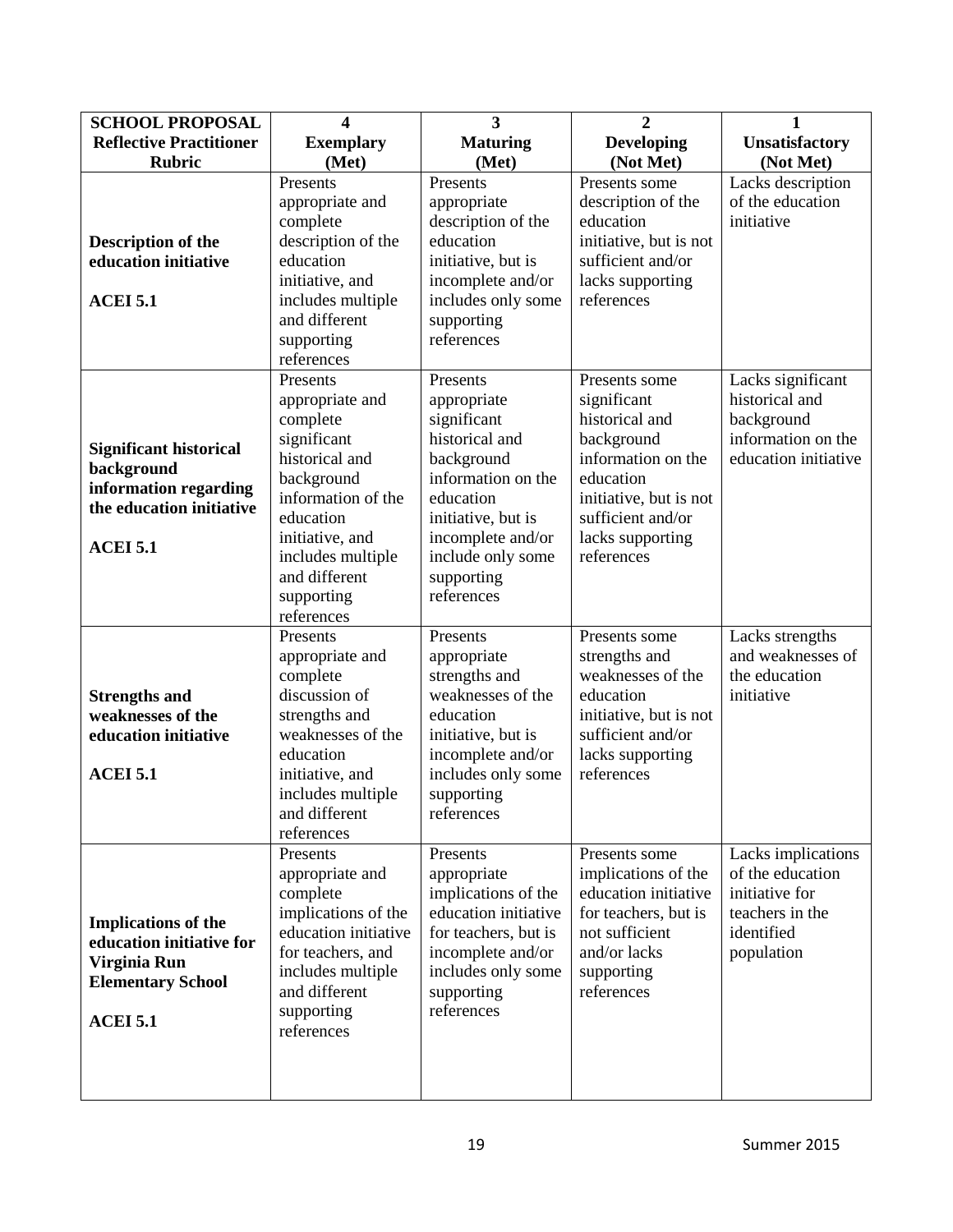| <b>Implications of the</b><br>education initiative for<br>Virginia Run<br><b>Elementary School</b><br>teachers and students<br><b>ACEI 5.1</b> | Presents<br>appropriate and<br>complete<br>implications of the<br>education initiative<br>for teachers, and<br>includes multiple<br>and different<br>supporting<br>references                                                                 | Presents<br>appropriate<br>implications of the<br>education initiative<br>for teachers, but is<br>incomplete and/or<br>includes only some<br>supporting<br>references                                                            | Presents some<br>implications of the<br>education initiative<br>for teachers, but is<br>not sufficient<br>and/or lacks<br>supporting<br>references                                                               | Lacks implications<br>of the education<br>initiative for<br>teachers in the<br>identified<br>population                         |
|------------------------------------------------------------------------------------------------------------------------------------------------|-----------------------------------------------------------------------------------------------------------------------------------------------------------------------------------------------------------------------------------------------|----------------------------------------------------------------------------------------------------------------------------------------------------------------------------------------------------------------------------------|------------------------------------------------------------------------------------------------------------------------------------------------------------------------------------------------------------------|---------------------------------------------------------------------------------------------------------------------------------|
| <b>Background</b><br>information about<br>Virginia Run ES, the<br>neighborhood and<br>student population<br><b>ACEI 1.0</b>                    | Presents<br>appropriate and<br>complete<br>background<br>information about<br>the targeted<br>population of<br>students and<br>includes multiple<br>and different<br>supporting<br>references                                                 | Presents<br>appropriate<br>background<br>information about<br>the targeted<br>population of<br>students, but is not<br>complete and/or<br>includes some<br>supporting<br>references                                              | Presents some<br>background<br>information about<br>the targeted<br>population of<br>students, but is not<br>sufficient and/or<br>lacks supporting<br>references                                                 | Lacks background<br>information about<br>the targeted<br>population of<br>students                                              |
| Classroom/school<br>implications for<br>Virginia Run ES<br><b>ACEI 1.0</b>                                                                     | Presents<br>appropriate and<br>complete<br>implications for<br>students in the<br>targeted<br>population;<br>includes multiple<br>and different<br>supporting<br>references                                                                   | Presents<br>appropriate<br>implications for<br>students in the<br>targeted<br>population, but it is<br>not complete<br>and/or includes<br>only some<br>supporting<br>references                                                  | Presents some<br>implications for<br>students in the<br>targeted<br>population, but it is<br>not sufficient<br>and/or lacks<br>supporting<br>references                                                          | Lacks implications<br>for students in the<br>targeted population                                                                |
| <b>Implications for</b><br>teachers such as<br>yourself teaching this<br>population of students<br><b>ACEI 1.0</b>                             | Presents<br>appropriate and<br>complete<br>background<br>information about<br>the culture,<br>knowledge, and<br>attitudes of the<br>identified<br>preservice teacher<br>and includes<br>multiple and<br>different<br>supporting<br>references | Presents<br>appropriate<br>background<br>information about<br>the culture,<br>knowledge, and<br>attitudes of the<br>identified<br>preservice teacher,<br>but is not complete<br>and/or includes<br>some supporting<br>references | Presents some<br>background<br>information about<br>the culture,<br>knowledge, and<br>attitudes of the<br>identified<br>preservice teacher,<br>but is not sufficient<br>and/or lacks<br>supporting<br>references | Lacks background<br>information about<br>the culture,<br>knowledge, and<br>attitudes of the<br>identified<br>preservice teacher |